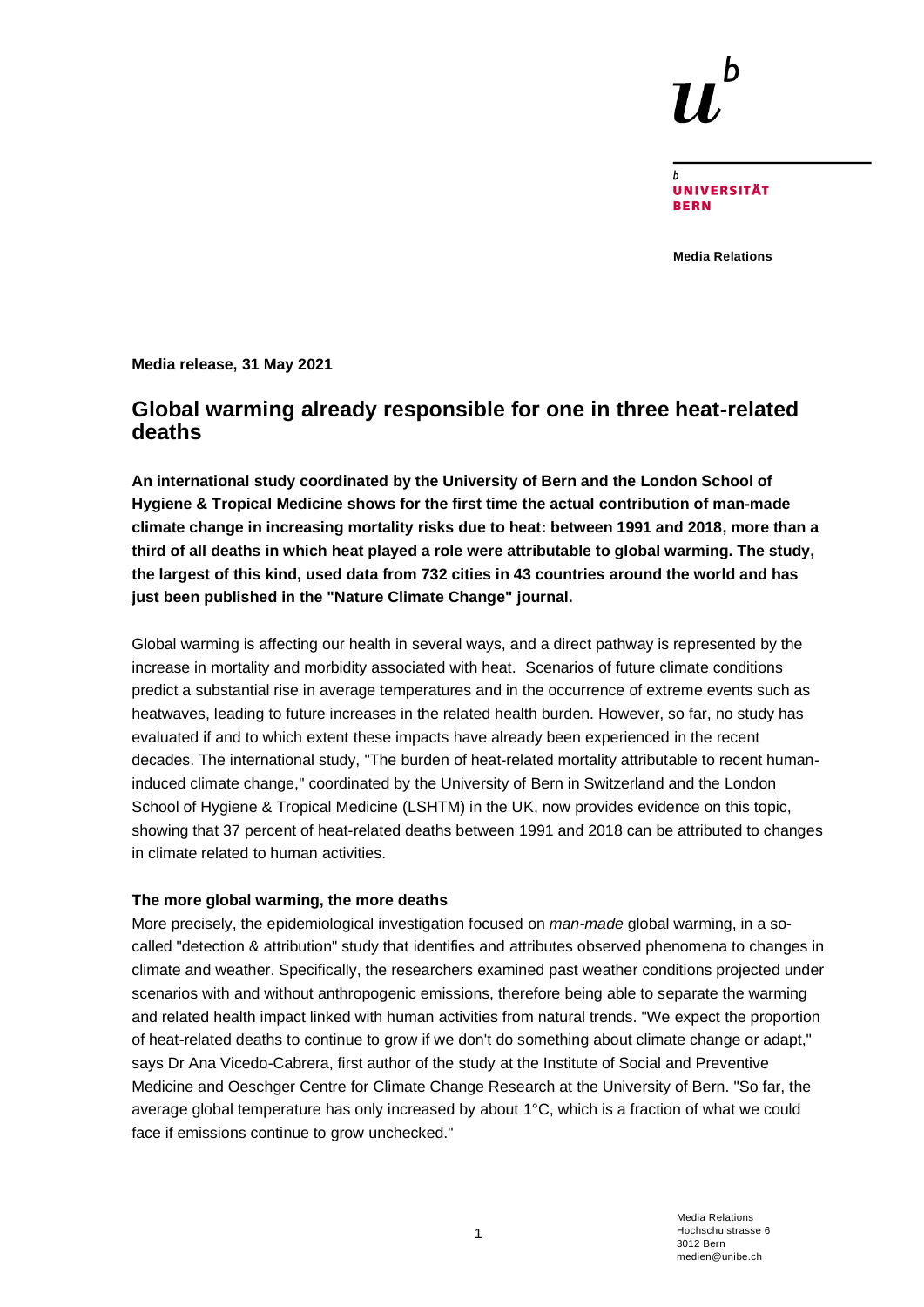#### **Regional differences in heat-related health risks**

While on average over a third of heat-related deaths are due to human-induced climate change, impact varies substantially across regions. The number of climate-related heat casualties ranges from a few dozen to several hundred deaths each year, depending on the local changes in climate in each area and the vulnerability of its population. Interestingly, populations living in low and middleincome countries, which are responsible for a minor part of anthropogenic emissions in the past, are those most affected, with the proportion of human-induced heat-related mortality higher in Central and South America and South-East Asia. "This is the largest detection & attribution study on current health risks of climate change," says Prof Antonio Gasparrini, the senior author of the article. "The message is clear: climate change will not just have devastating impacts in the future, but we are already experiencing the dire consequences of human activities on our planet".

### **One in three heat-related deaths in Switzerland is due to climate change**

Even in Switzerland, with comparatively small differences in living conditions and still moderate temperatures, heat risks "should not be underestimated", as Ana Vicedo-Cabrera says. For example, one out of three deaths due to heat can be attributed to climate change, as the country specific estimate was around 30%.

Research on climate change and health is one of the main subjects at the Oeschger Centre for Climate Change Research. A corresponding research group was founded in 2019 together with the Institute of Social and Preventive Medicine (ISPM) at the University of Bern. It is led by Dr. Ana M. Vicedo-Cabrera, first author of the just published international study on heat mortality and climate change.

#### **Please find more information and contact details on the following page.**